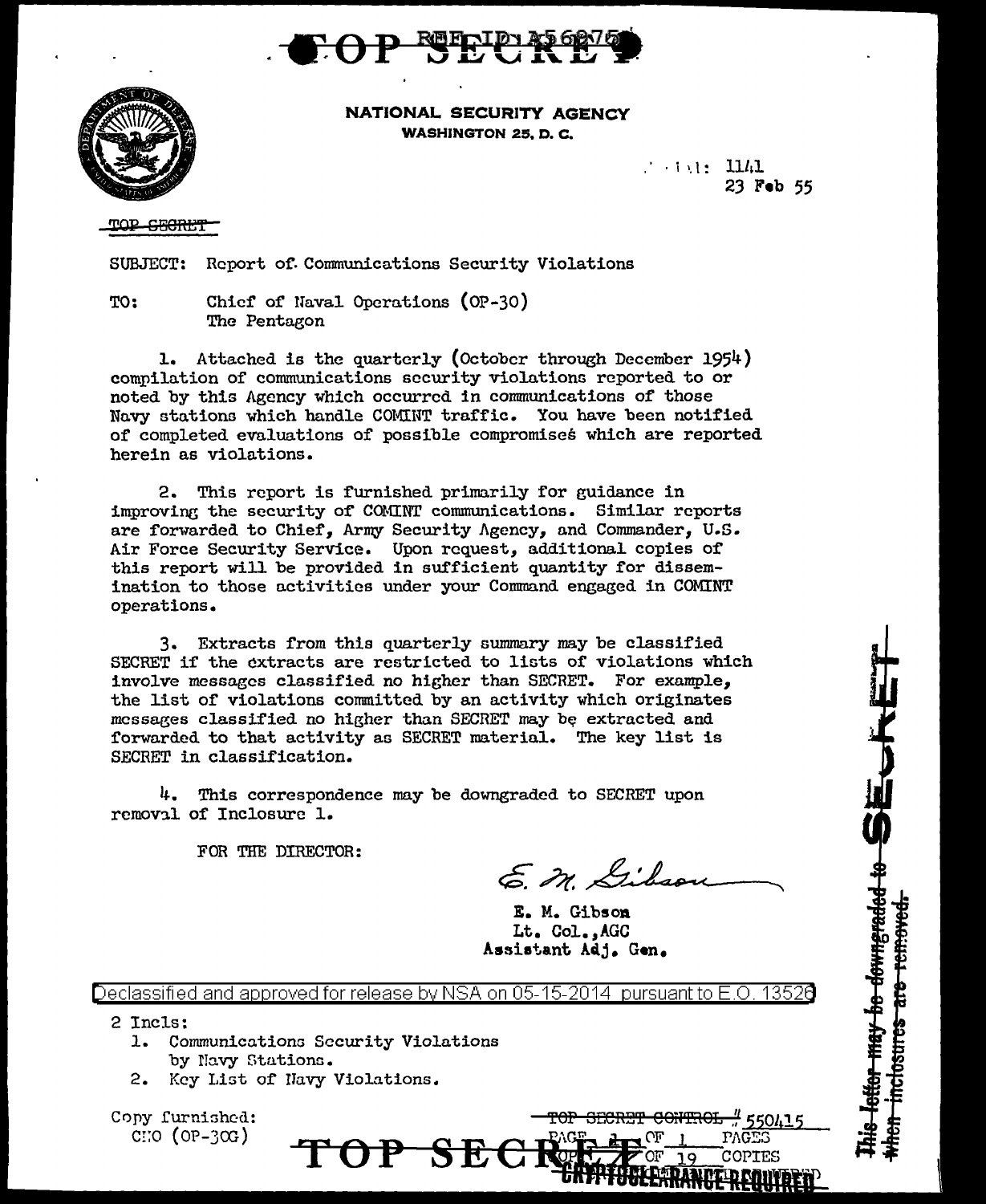

TOP SECRET

Serial: 1141 23 Feb 55

 $cc:$ NSA Europe NSA United Kingdom NSA Far East **NSA Alaska** NSA Pacific **AG**  $c/s$ COMSEC  $(3)$ S/ASST **COM** PROD  $O6B$  $411$ 413

 $\pmb{\delta}$ 

M/R: This is a compilation of communications security violations committed by Navy COMINT stations during October, November, and December 1954. A similar report will be forwarded to Chief, ASA, and COMDR, USAFSS.

J. J. Martin, 4131-1, 60454, pa

Matin

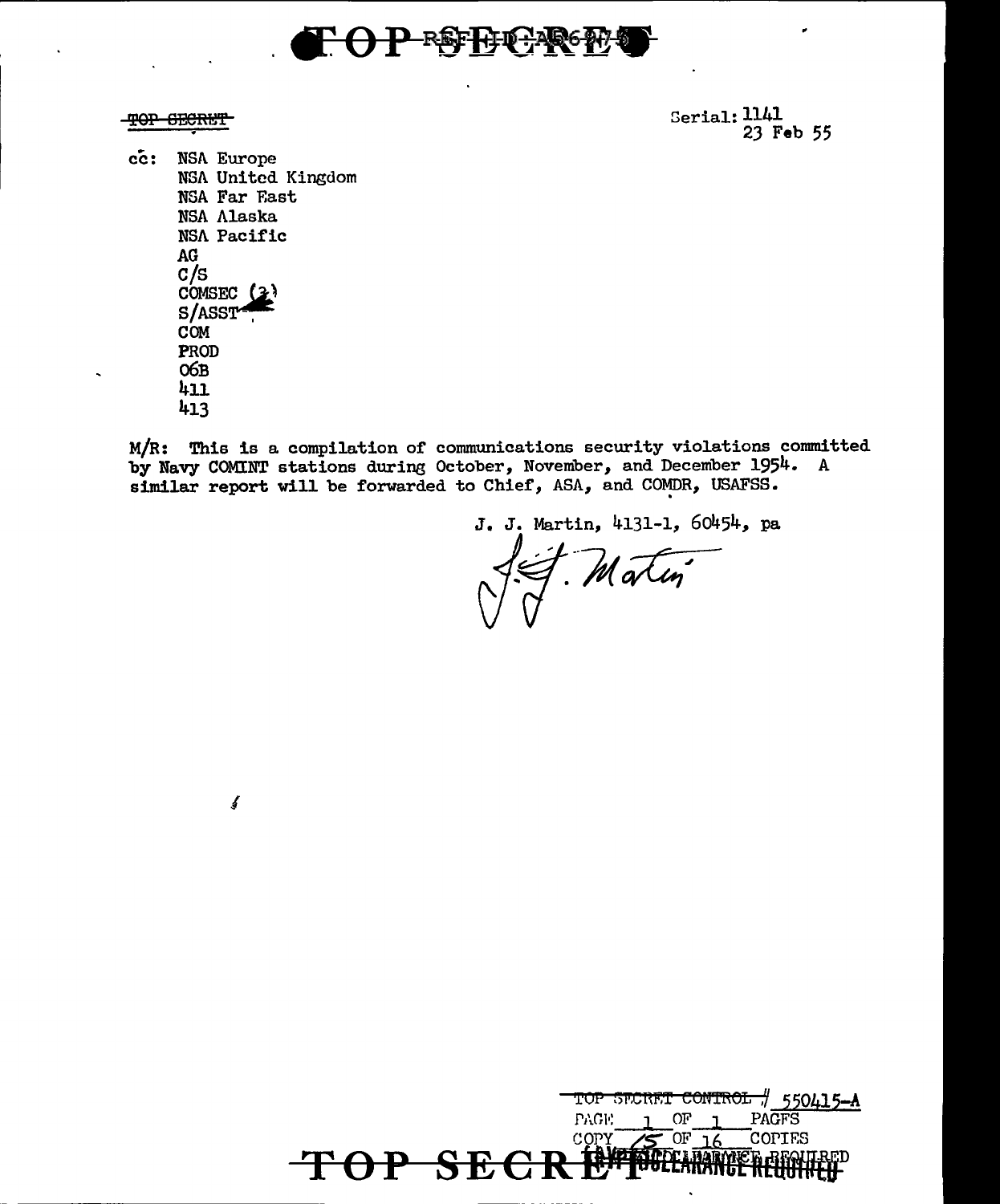TOP GEGRAT

## P REFLIGRADO P ┑

# COMMUNICATIONS SECURITY VIOLATIONS BY NAVY STATIONS

| <b>DTG</b>                                  | <b>TRIGRAPH</b>                        | KEY NO.              | REMARKS                                                                                  |
|---------------------------------------------|----------------------------------------|----------------------|------------------------------------------------------------------------------------------|
|                                             |                                        | USN-11               |                                                                                          |
|                                             |                                        | <b>OCTOBER</b>       |                                                                                          |
| <b>150500Z</b><br><b>201722Z</b><br>261050Z | PFF<br>QAJ<br>QWD                      | 5a<br>2đ<br>5a       | Broke on BB vice AA<br>Broke on YCDNH vice YCDNO<br>Broke on CC vice DD                  |
|                                             |                                        | <b>NOVEMBER</b>      |                                                                                          |
| 020941Z                                     | <b>RUV</b>                             | 5g                   | Broke = FFQRG vice FFGRG                                                                 |
|                                             |                                        | USN-18               |                                                                                          |
|                                             |                                        | <b>NOVEMBER</b>      |                                                                                          |
| 031900Z<br>2302202                          | AAY<br>AOF                             | 2a<br>2a             | Broke on LEBGS wice LEGBS<br>Broke on JXSNQ rice JSXNQ                                   |
|                                             |                                        | <b>QECEMBER</b>      |                                                                                          |
| <b>012005Z</b><br><b>042109Z</b><br>2600502 | ACI<br><b>ALG</b>                      | 2d<br>4<br>3         | Broke on QATKJ vice QAKTJ<br>Broke using trigraph ALJ<br>Broke on LJDZN vice LJZDN       |
|                                             |                                        | USN-19               |                                                                                          |
|                                             |                                        | <b>OCTOBER</b>       |                                                                                          |
| 052115Z<br>100805Z                          | <b>BEC</b><br><b>CHT</b>               | 2d<br>2c             | Broke on UXLGB vice UXCGB<br>Broke on CVVAQ vice OVPAQ                                   |
|                                             |                                        | <b>NOVEMBER</b>      |                                                                                          |
| 030207Z<br>2218252                          | <b>AET</b><br>CYS                      | 2d<br>2a             | Broke on JAQJS vice JAQJK<br>Broke on CIUVR vice CIVUR                                   |
|                                             |                                        | <b>USN-20</b>        |                                                                                          |
|                                             |                                        | DECEMBER             |                                                                                          |
| 100210Z<br>100230Z<br>1002402<br>100300Z    | ALR<br><b>ALW</b><br><b>AMA</b><br>AMC | 5а<br>5a<br>5a<br>5а | Broke on BB vice AA<br>Broke on BB vice AA<br>Broke on BB vice AA<br>Broke on BB vice AA |

**TOP SECR®** 

TOP SECRET CONTROL # 550415-B<br>PAGE 1 OF 2 PAGES<br>COPY 2 OF 19 COPIES

**WERGHARD** 

Incl 1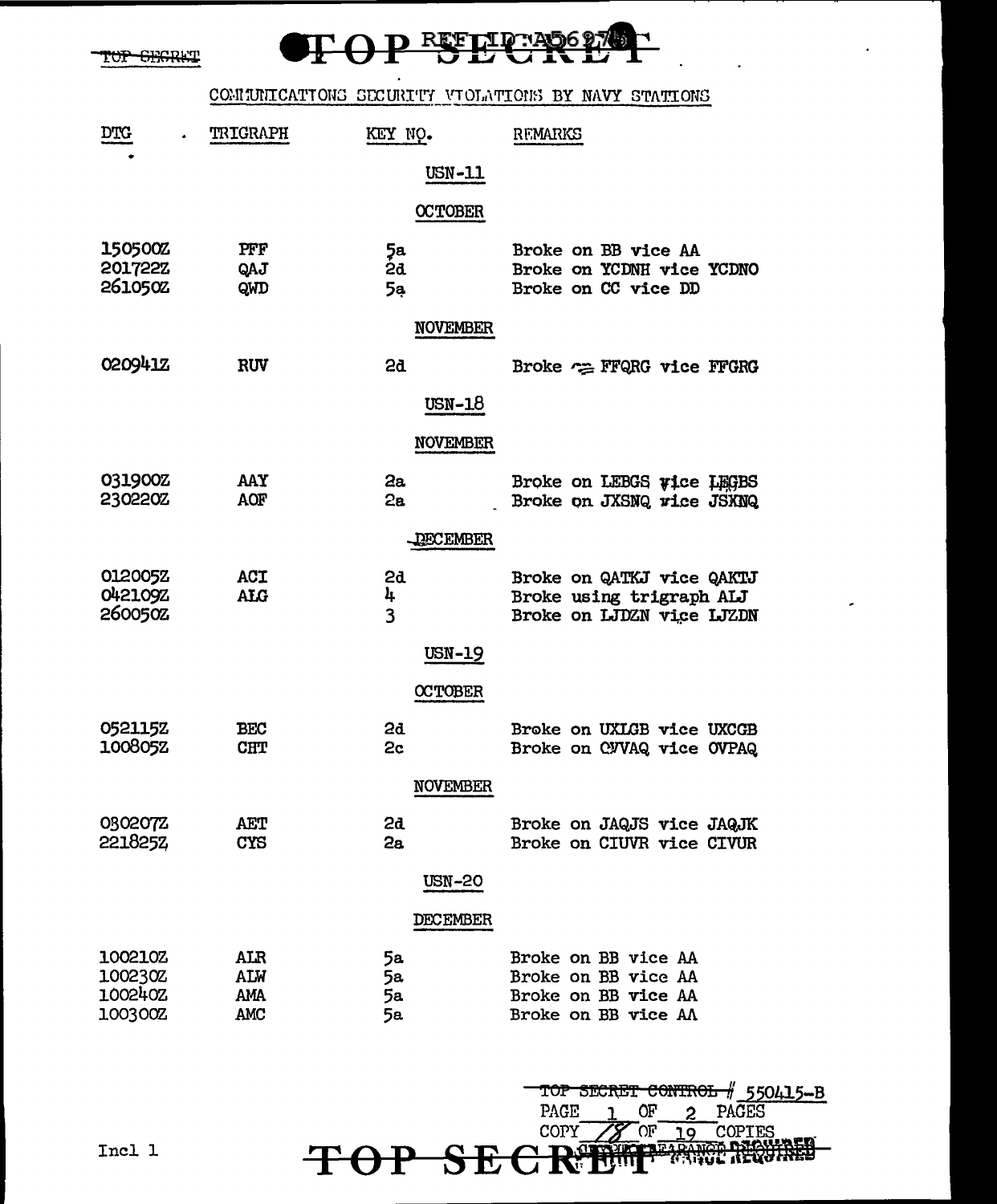| <u>रू अध</u><br>REE I<br><del>101 1 1 1 1</del> |                   |                 |                                                 |  |  |
|-------------------------------------------------|-------------------|-----------------|-------------------------------------------------|--|--|
| VIOLATIONS (Cont'd)                             |                   | ٠               |                                                 |  |  |
| <b>DTG</b><br>٠                                 | TRIGRAPH          | KEY NO.         | REMARKS                                         |  |  |
|                                                 |                   | <b>USN-27</b>   |                                                 |  |  |
| <b>NOVEMBER</b>                                 |                   |                 |                                                 |  |  |
| 180001Z<br>300916Z                              | <b>DJY</b><br>FLJ | 5а<br>Ļ.        | Broke on BB vice AA<br>Broke using trigraph FIA |  |  |
|                                                 |                   | <b>DECEMBER</b> |                                                 |  |  |
| 2111117                                         | DZL               |                 | Broke on PM rotor arrangement                   |  |  |



 $\ddot{\phantom{a}}$ 

 $\mathbf{r}$